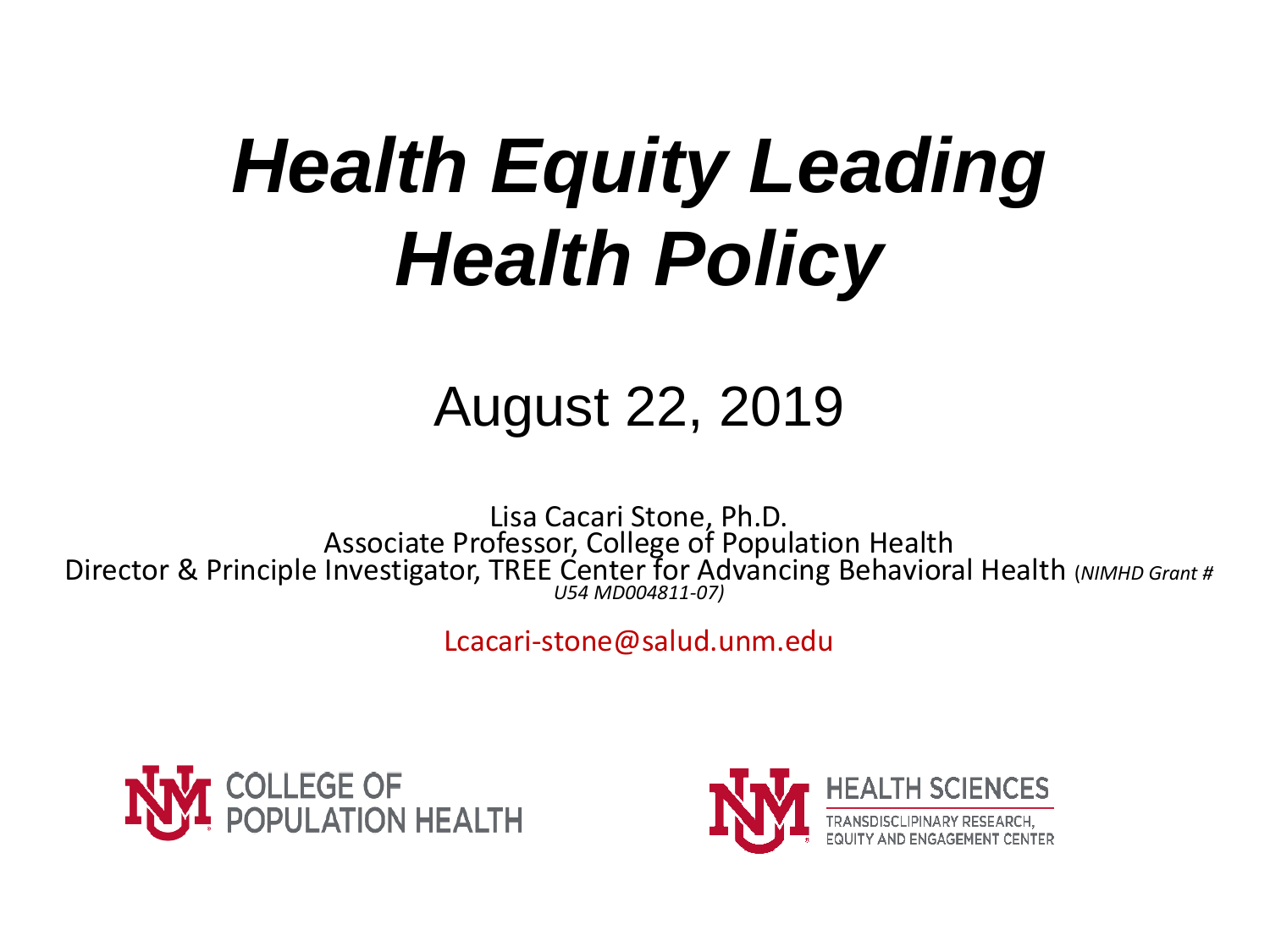# **Rethinking Health Policy**

"Improving population health and eliminating racial/ethnic and socio-economic inequalities in health will require *a redefinition of health policy to include all societal policies that directly or indirectly affect health*."

Racial/ethnic composition: New Mexico, 1980-2050



Source: Williams, D. & Jackson, P.B. (2005). Social sources of racial disparities in health. Health Affairs, 24 (2), 325-334.

U.S. Census Bureau; NHGIS; Woods & Poole Economics, Inc. PolicyLink/PERE National Equity Atlas, www.nationalequityatlas.org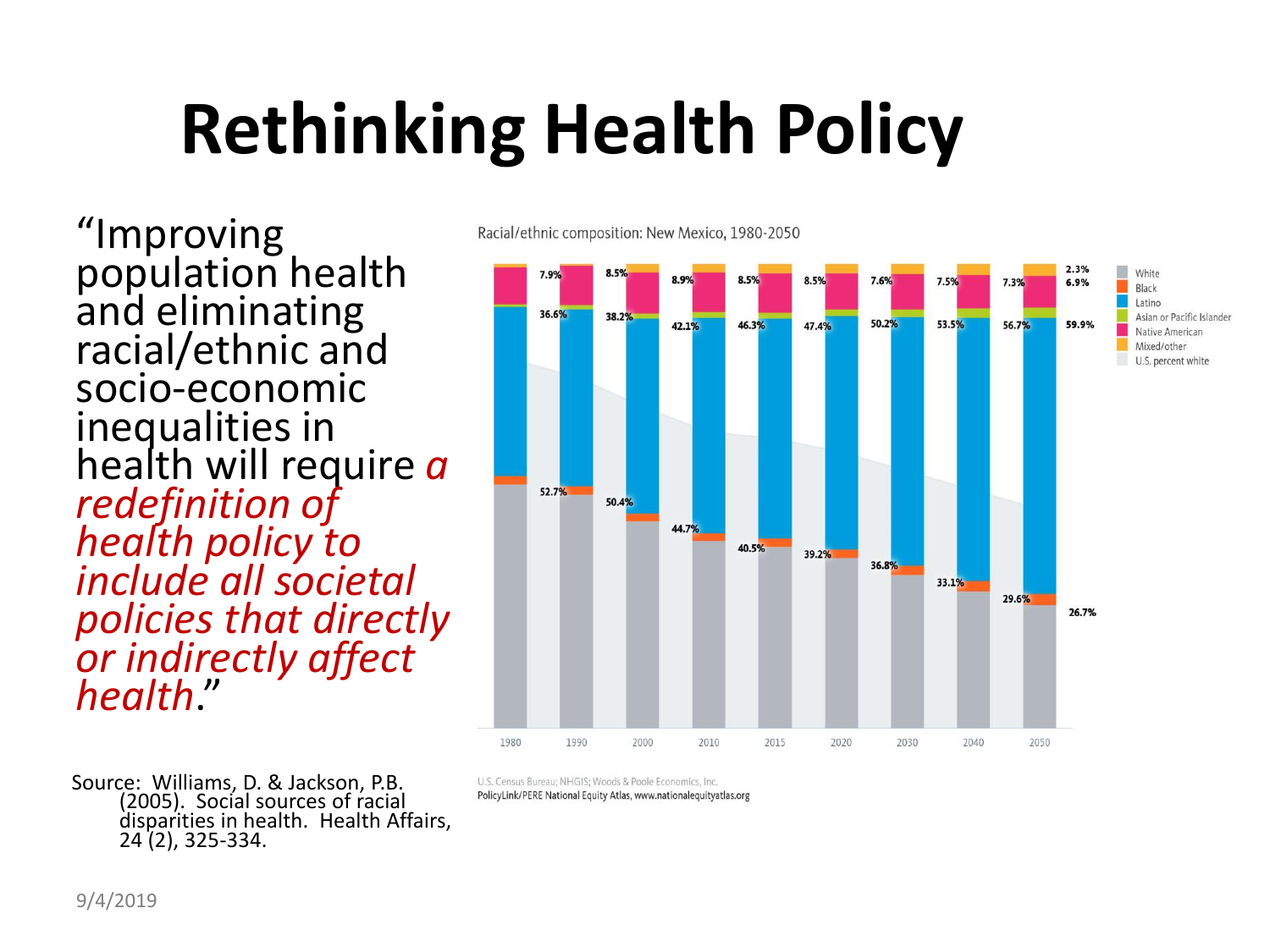# **Health Policy Leading Health Equity**

AND

- Health Policy
	- Structural Determinants of **Health** 
		- Political
		- Economic
		- Social
		- Cultural
	- Environmental
	- Socializing and Empowerment
	- Lifestyle
- Health Care Policy
	- Access
	- Cost
	- Quality
		- Examples: financing/economics, insurance and managed care (HMO, PPO, ERISA), longterm care, Medicaid, behavioral health reform, prescription drugs, pay-forperformance, health information technology, SCHIP

Sources: Navarro, V. (2007). What is a national health policy? IJHS, 37 (1), 1-14. An orientation to health policy for state legislators: Frequently asked questions. (2005). National Conference of State Legislators.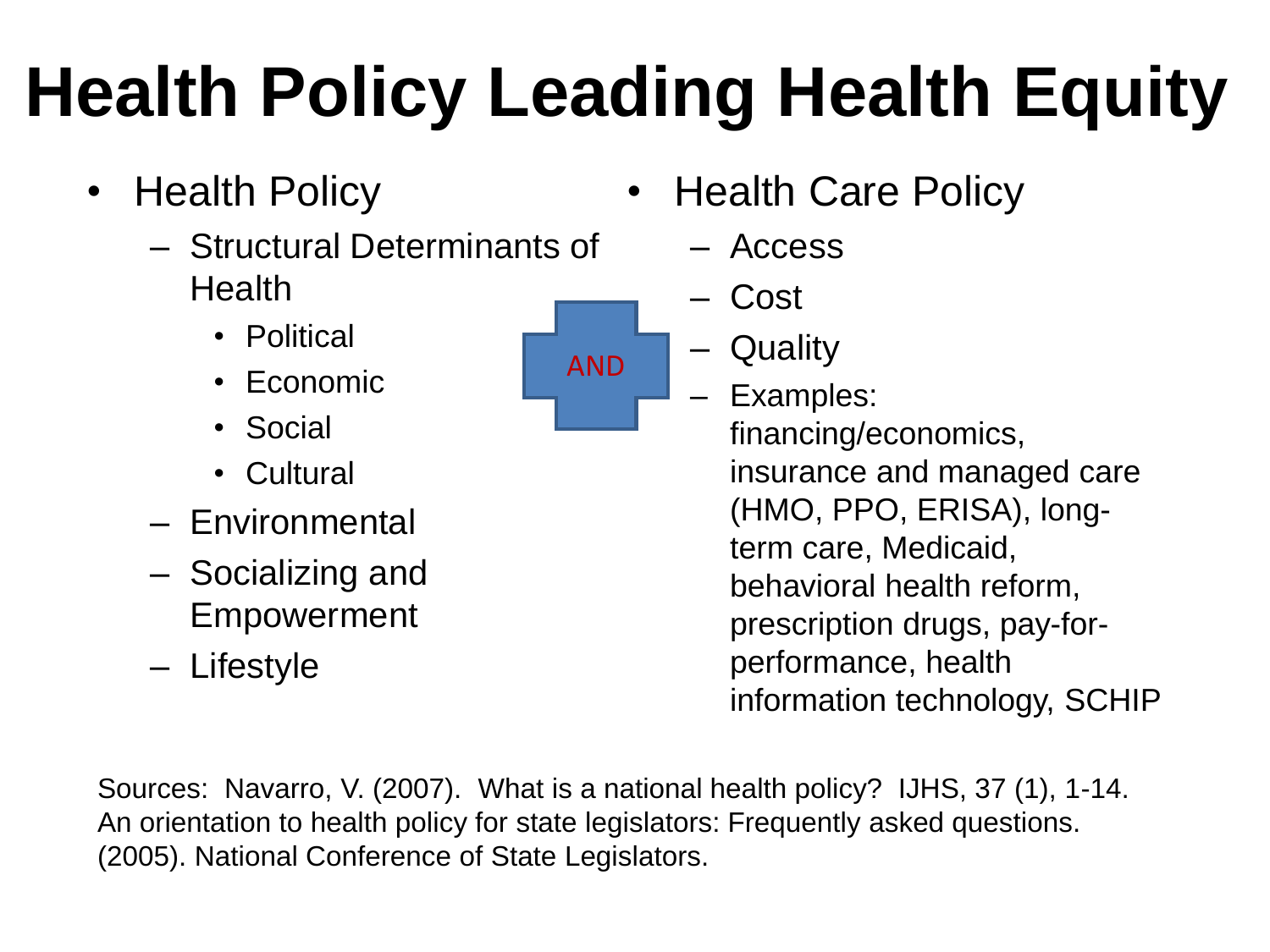### **Purpose**

CON ALMA The Heart & Soul of Health in New Mexico

> **Achieving Equity in Health for Children** and Families in **New Mexico** Through the **Affordable** Care Act

To provide a point-in-time snapshot of the implementation progress and challenges regarding the Affordable Care Act (ACA) provisions aimed at advancing health equity for children and families living in New Mexico.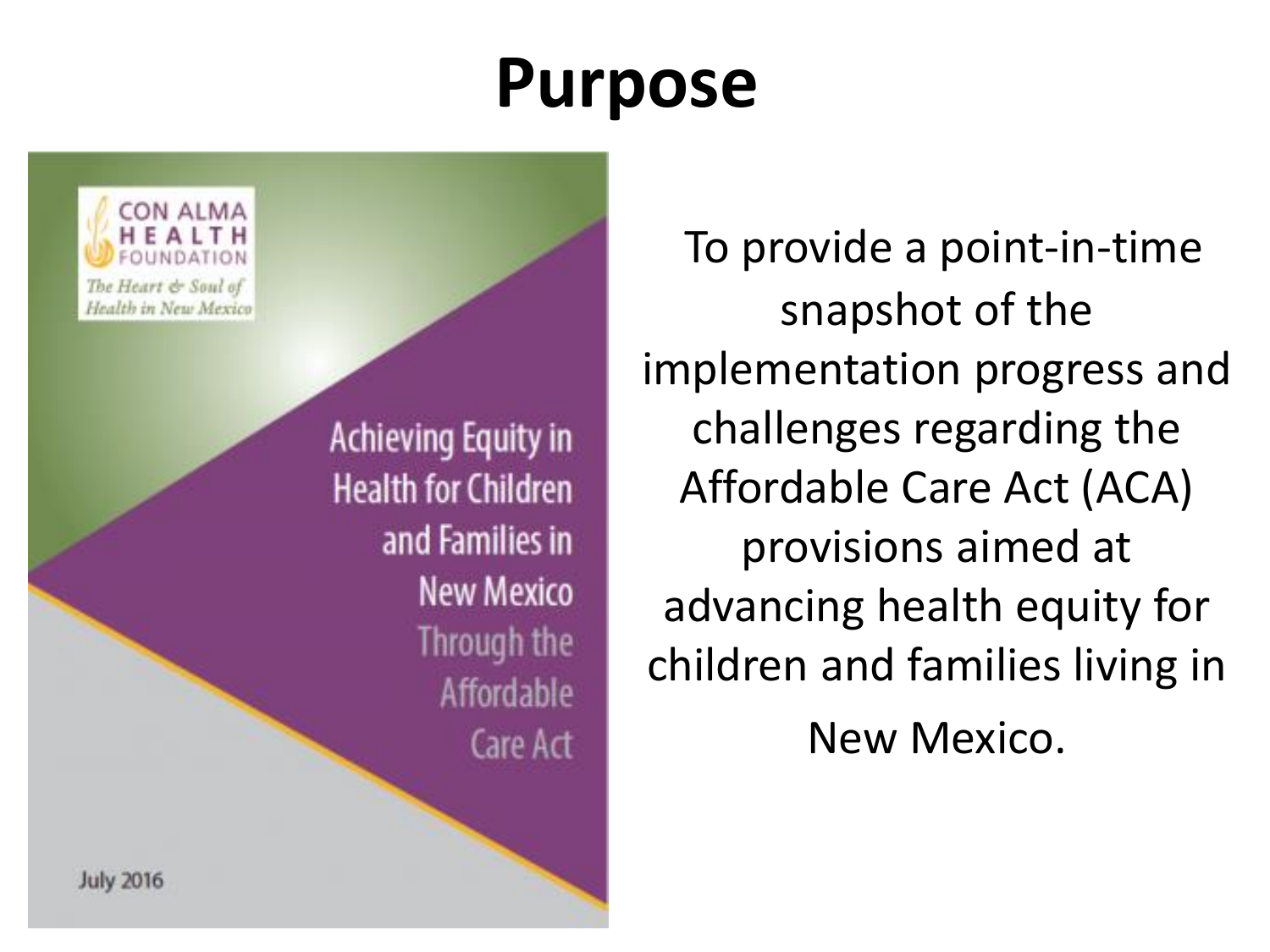## **Mixed Research Methods**



- Review of over 200 documents (policies, reports)
- Literature review-equity, pre/post ACA research, cross-state comparisons
- Census data & geo-mapping
- Qualitative "key informant" Interviews (55)
	- Northern New Mexico: Taos, Rio Arriba, Union, Colfax, and Santa Fe; Central: Bernalillo, Valencia, Sandoval; Eastern-Chavez, Roosevelt, and Quay; and Southern: Catron, Luna, Sierra, Otero, Dona Ana, Grant, and Hidalgo.
	- Non-profit organizations (29), followed by government (18) (federal, state, tribal, or county), health councils (14), insurance enroller/navigator (14), community (13), schools (7), community health centers (7), hospitals (5), and legal advocacy/law (5), insurance providers/managed care organizations (4), the business sector (4), and foundations (2).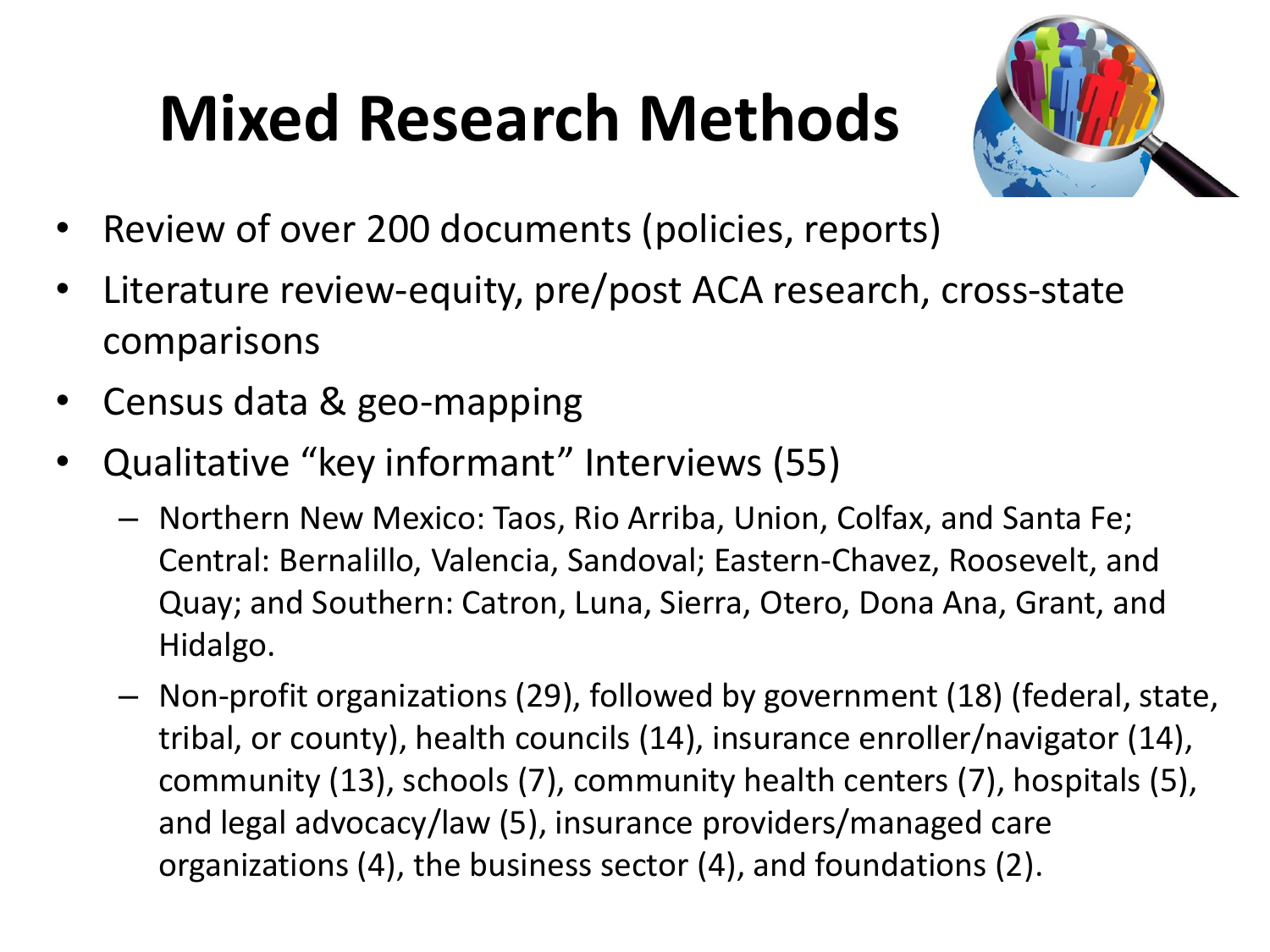## **Health** *Equity* **Policy Framework**



CHAPTER



COMMUNITY-BASED PARTICIPATORY RESEARCH **FOR HEALTH EQUITY** POLICY MAKING

LISA CACARI STONE, MEREDITH MINKLER, NICHOLAS FREUDENBERG AND MAKANI N. THEMBA

Source: Cacari Stone, L., Minkler, M. Freudenberg, N. \* Themba, Makani (2017). Community-based Participatory Research for Health Equity Policy Making. Chapter 20 in CBPR for Health: Advancing Social and Health Equity, third edition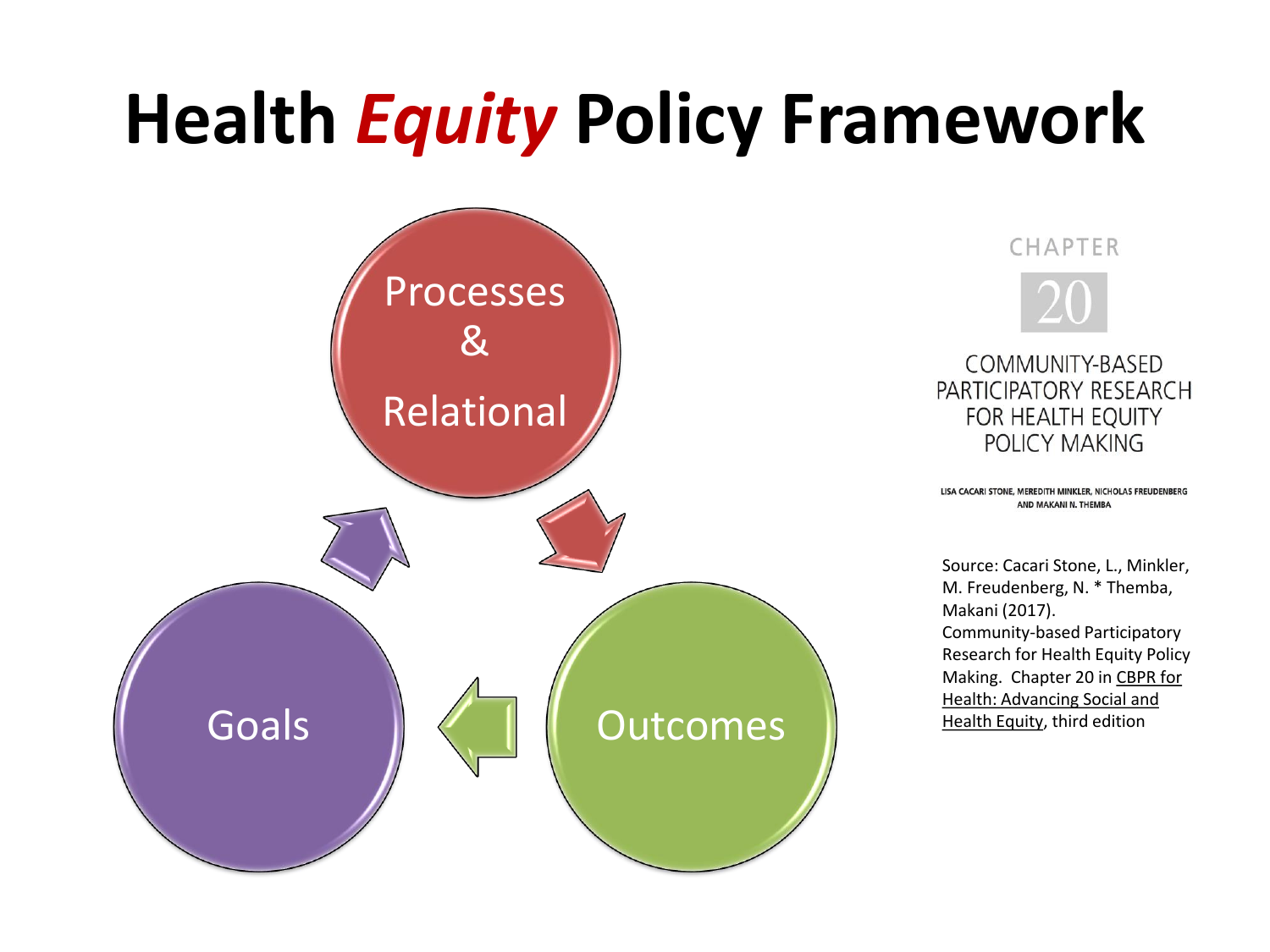# **Equity Policy- Goal**

#### **GOALS**

- Rooted in human rights ethics, achieving health equity requires policy that supports valuing all individuals equally, recognizes and rectifies historical injustices, and provides resources according to need I wonder if it is worth highlighting policy as needing to value, recognize, rectify, etc. It might make it more concrete, while also underscoring is about evaluating a major policy.
- To attain distributive justice, equal protection & fair allocation of resources
- ACA sought to:
	- expand access to care
	- bolster public health and prevention programs
	- improve the health safety net
- ACA included provisions to in a number of for closing health equity gaps for historically underserved populations via:
	- insurance coverage for prevention,
	- offering wellness benefits without deductibles through Medicaid and Marketplace plans
	- increasing the number of culturally and linguistically competent providers, expanding community health centers
	- requiring that data be collected and disaggregated by race/ethnicity and geospatial location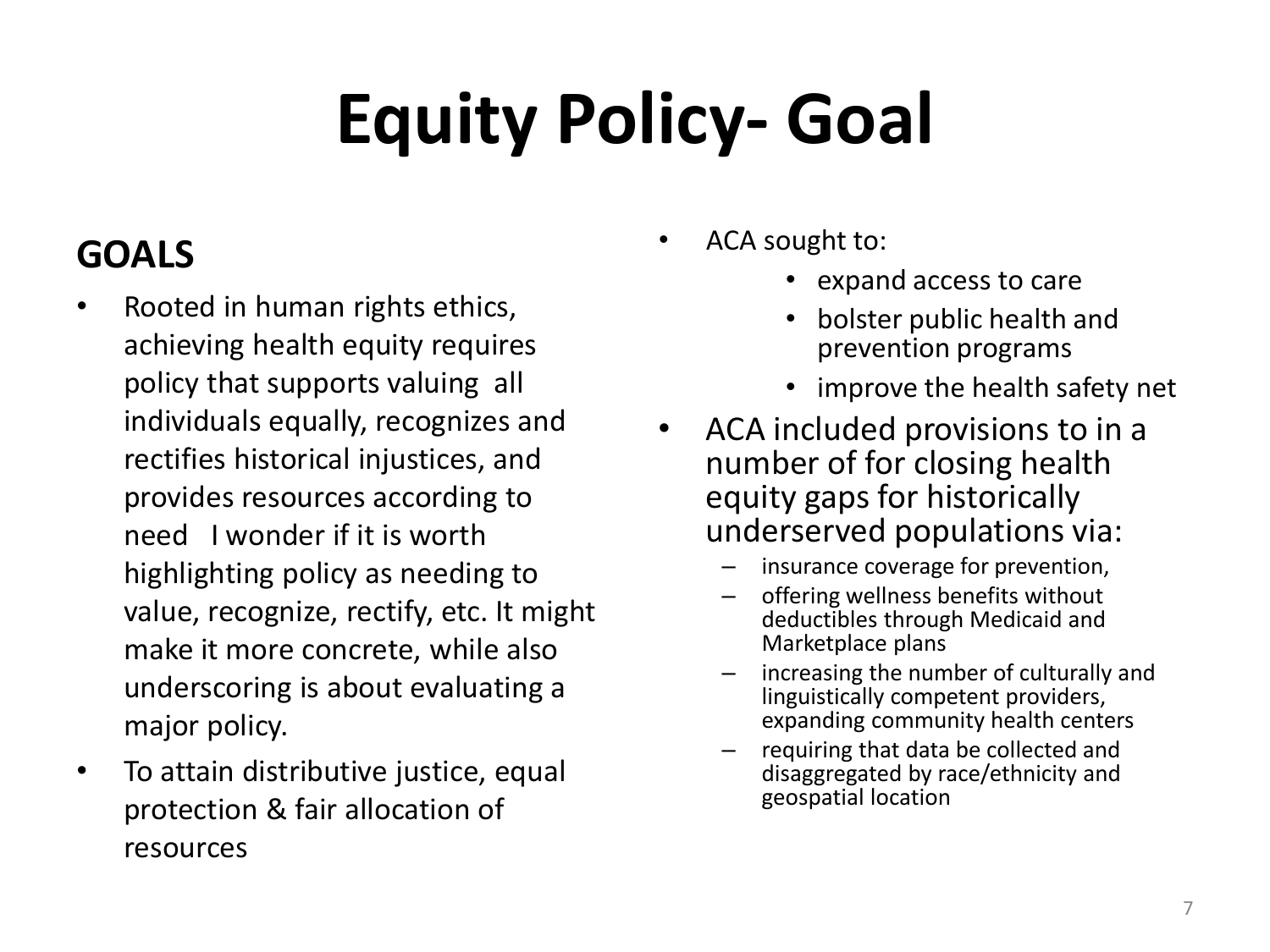## The right thing to do…..

*"It was the right thing to do. Being in a country that is so strong and so powerful and has so much money, we should not have people that are not covered by health care in this country." -*County administrator, Southern NM

*"I think the successes are enormous in terms of letting people who are in the most vulnerable communities, giving them the message that their lives are important. Their health is important. That they have a route to taking care of themselves and their families is immeasurable, in terms of success."-* Outreach worker, Northern New Mexico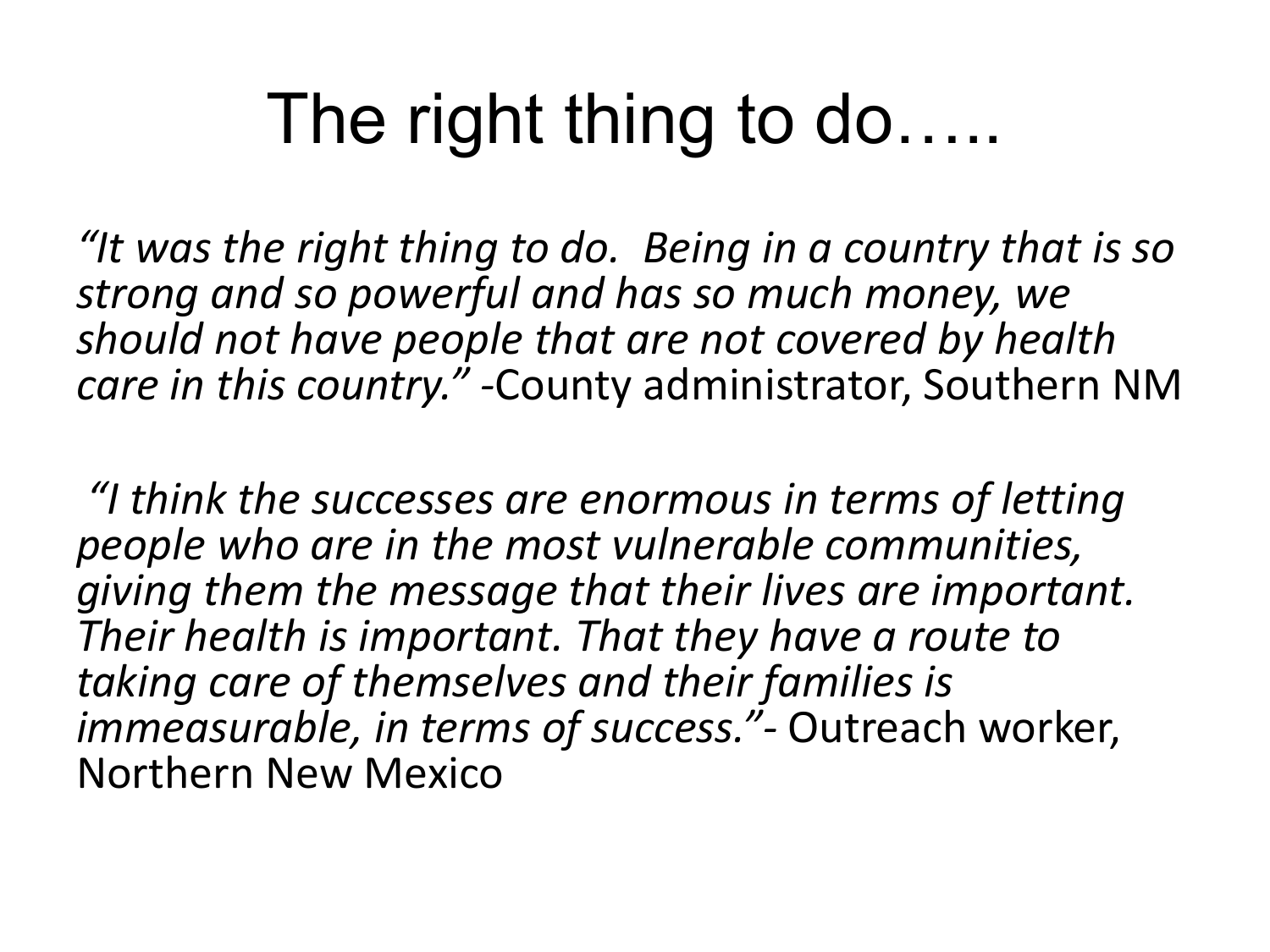#### **ACA Equity Opportunities**

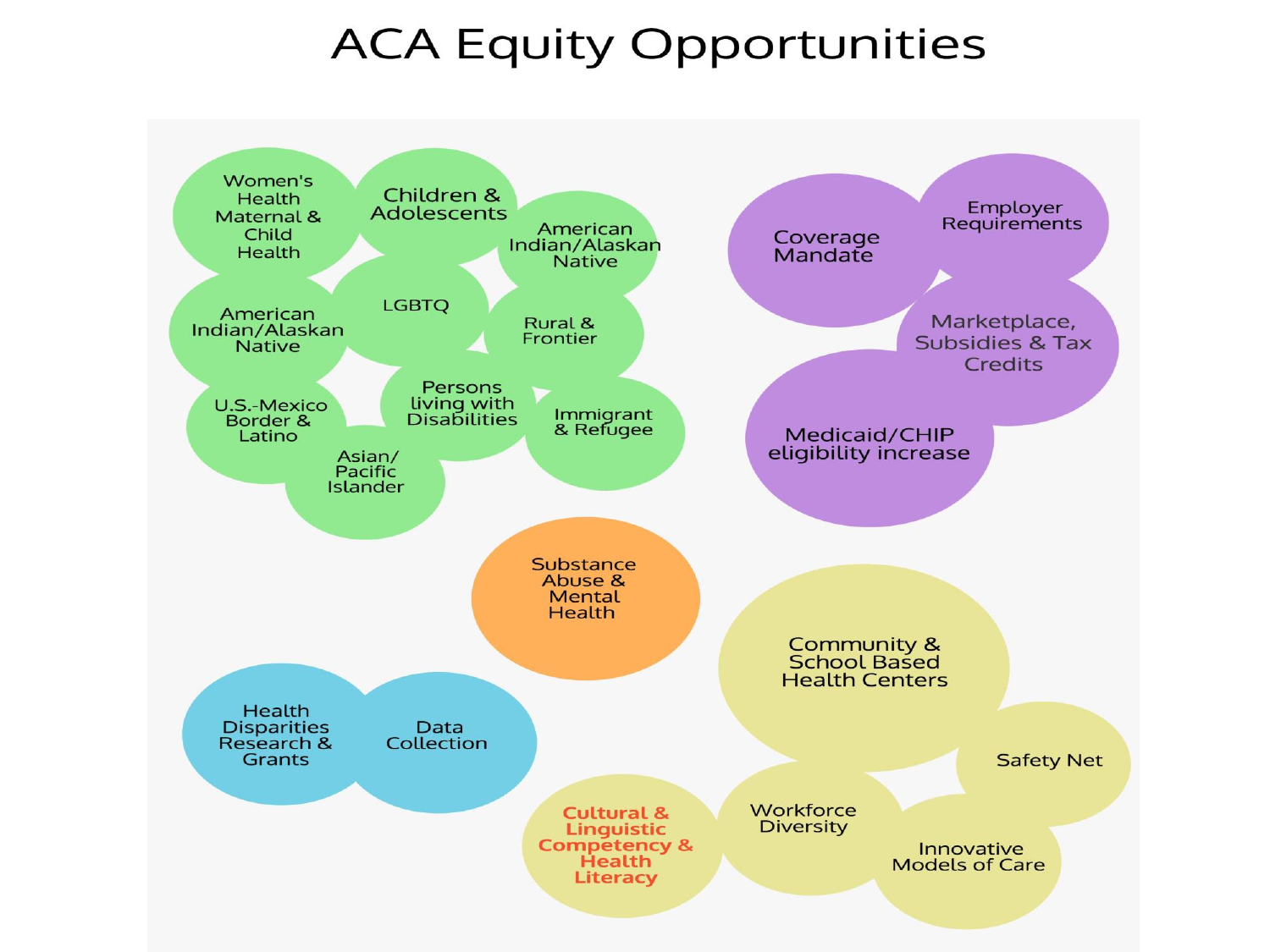# **Equity Policy -Outcome**

#### **Outcome**

- Produces access to needed resources that supports optimal human development and health
- Equalizes power dynamics among diverse partners in policy-making process
- Supports capacities for self-determination
- Recognizes the role of intersectional positions of power and privilege
- Leverages policy to tackle economic or social disadvantage
	- (minimum wage laws, progressive taxation, & statutes barring discrimination in housing or employment based on race, gender, disability, or sexual orientation)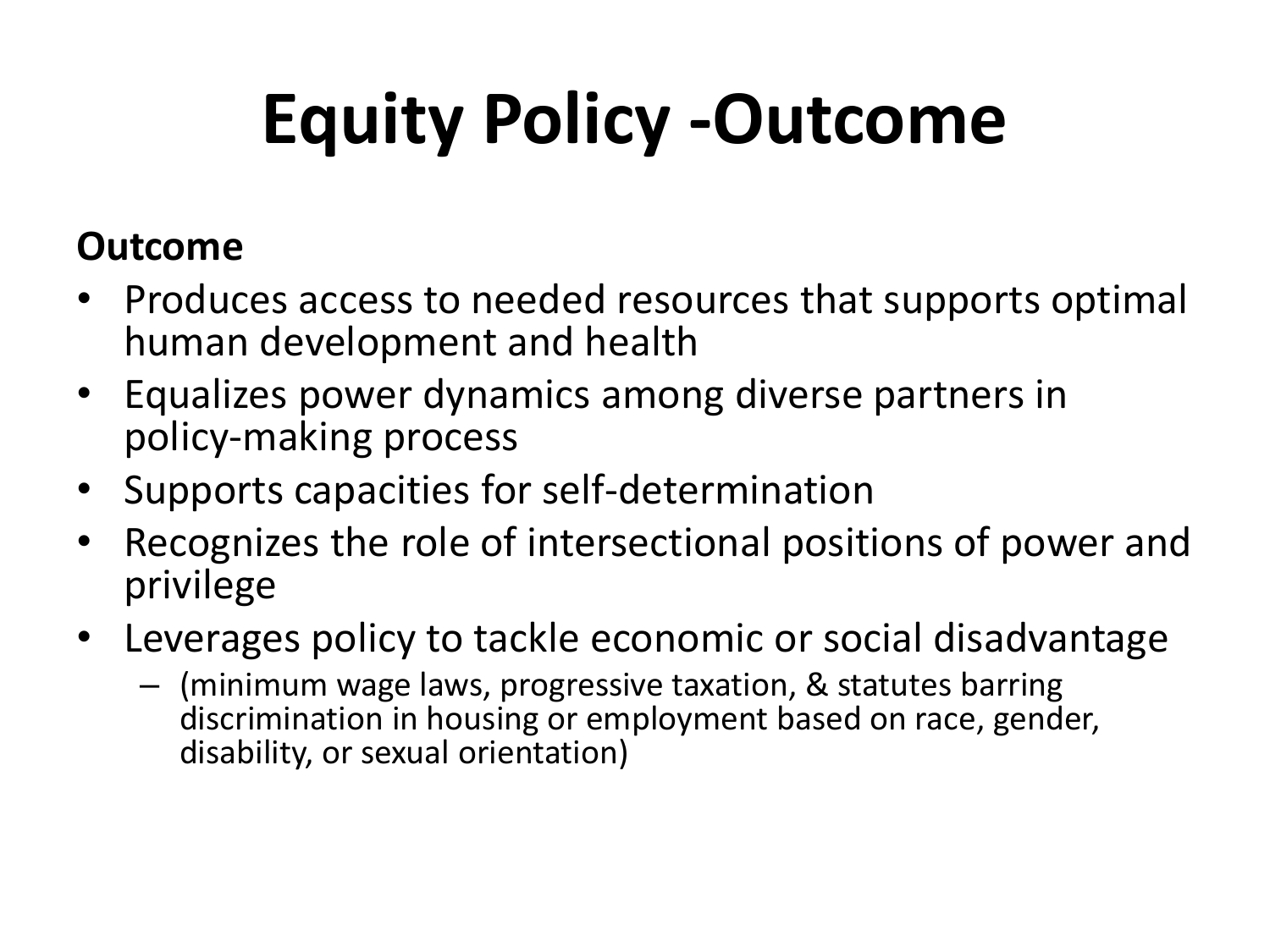### **Strengthened safety-net for many children and families- Medicaid and the Children's Health Insurance Program**

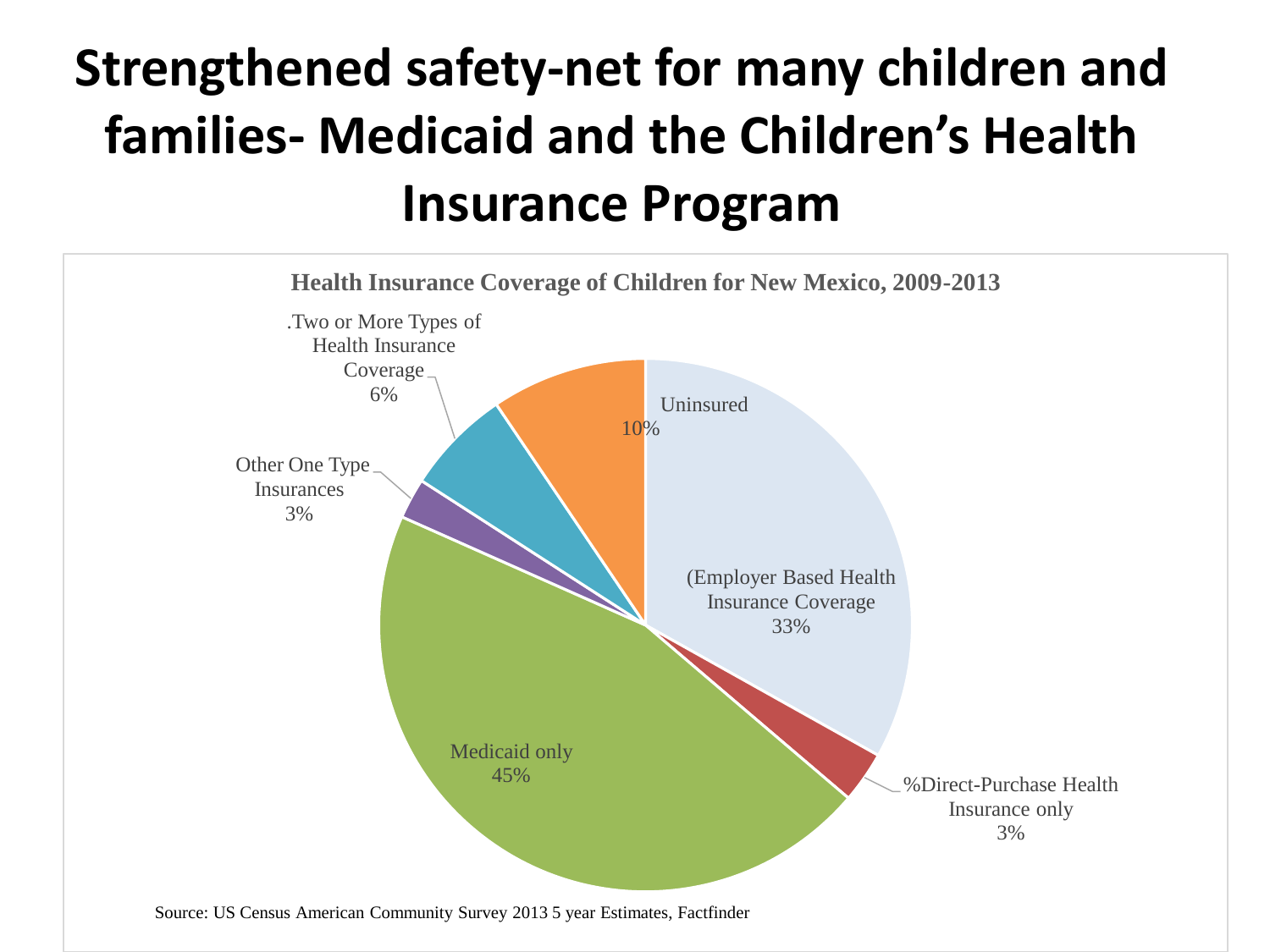### Increased access to care….

*"One of the big benefits was the expanded Medicaid that opened an opportunity that we wouldn't have otherwise had. That was our #1 success!" -*Statewide health advocate

*"Certainly, the uninsured rates have gone down; we have under 14 percent uninsured, but it should be in single digits. The second success is that more people do have health coverage and the impact it has had on our health delivery system is positive. For instance, our uncompensated care has plummeted, gone down." - Health reform leader*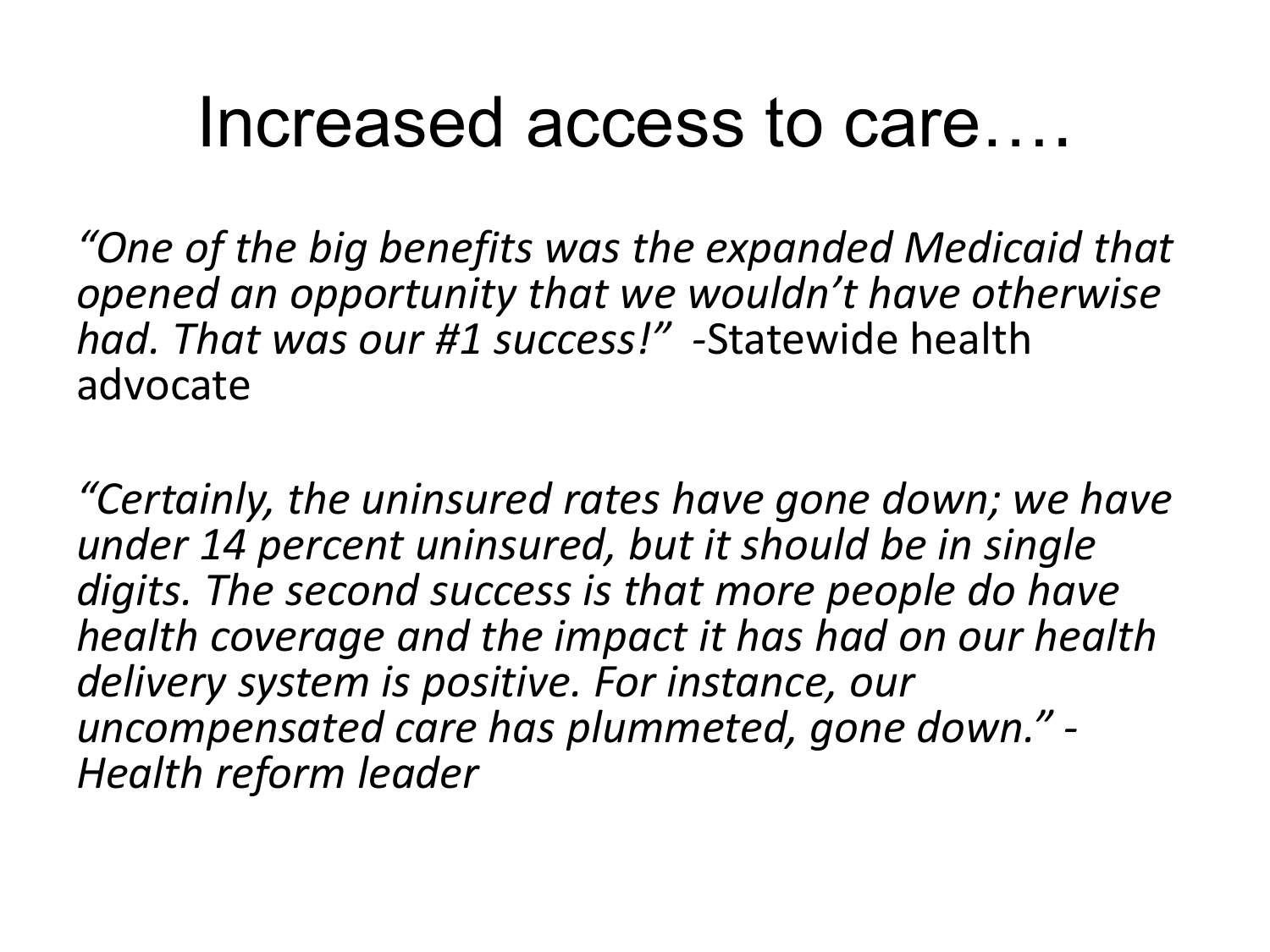# **Equity Policy- Process & Relational**

- Procedural justice or fairness in how the decision-making process communities participating in the policy-making process
- Equal concern for nature of relationships among persons
- Confronts social subordination as a threat to social justice and human rights
- Counteracts stigma of diverse populations, especially those who have been traditionally defined as "other"
- Recognizes and rectifies historical injustices.
- We name racism, sexism, homophobia, xenophobia, islamophobia as forces in determining how these social determinants are distributed.
- Works **across sectors** to address the factors that influence health, including employment, housing, education, health care, public safety and food access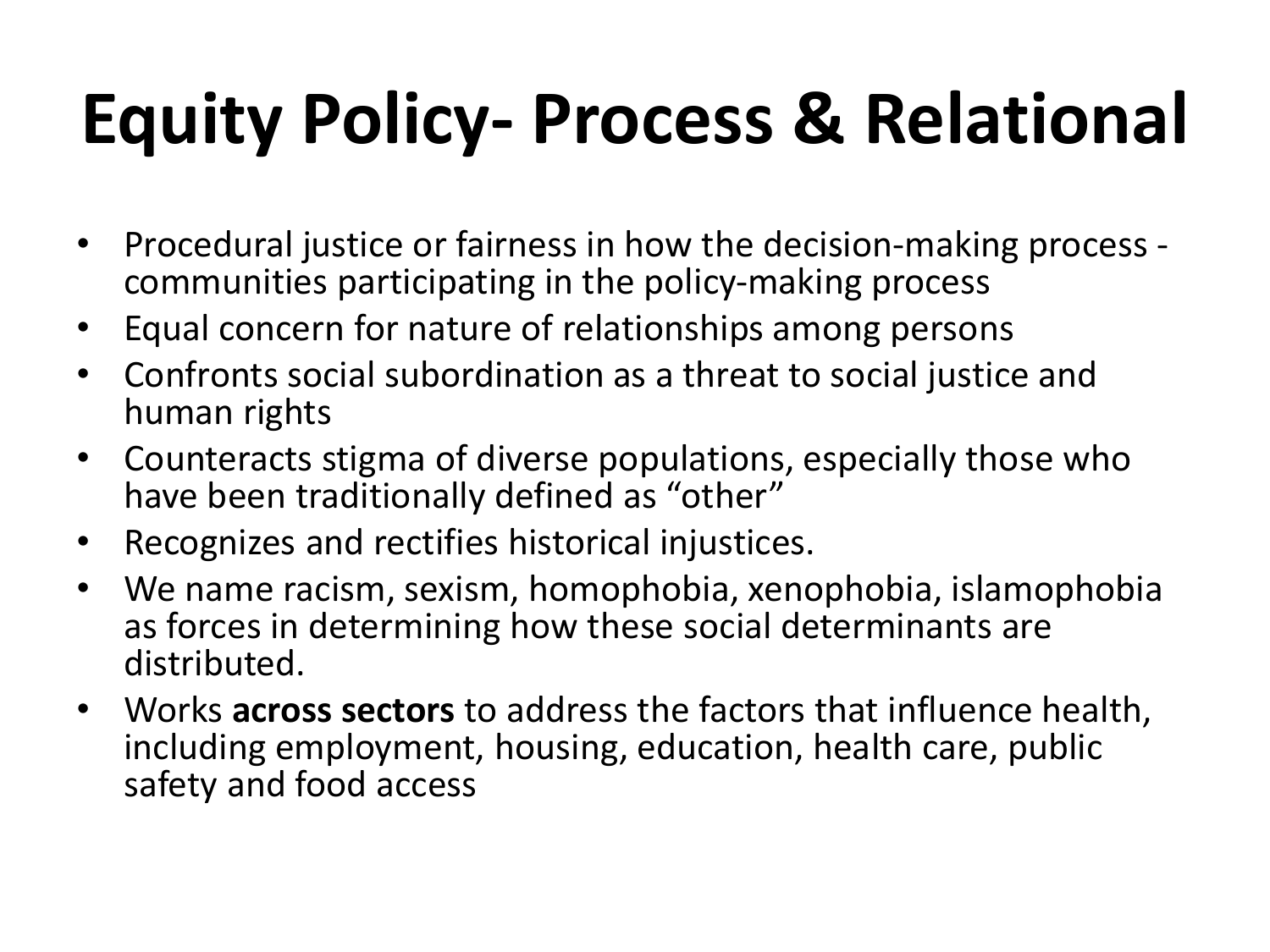### Boots on the ground…

- *I think the fact that we were able to get several hundred people certified to do enrollment throughout the community health centers and with NAPPR in such a short period of time when we first started … it was truly amazing."*- Native American enroller
- *"At just one event we get several hundred people enrolled at one time and we do a lot of marketing for that event and a lot of callouts. So having those events has been really impacting enrollment*."- Public school enroller
- *"I think the success is really the human resources invested in outreach all the promotoras. They have been very patient and jump through all the hoops in order to do everything they need to do to get people enrolled advocating for them well past the point of enrollment."* –Health administrator, border area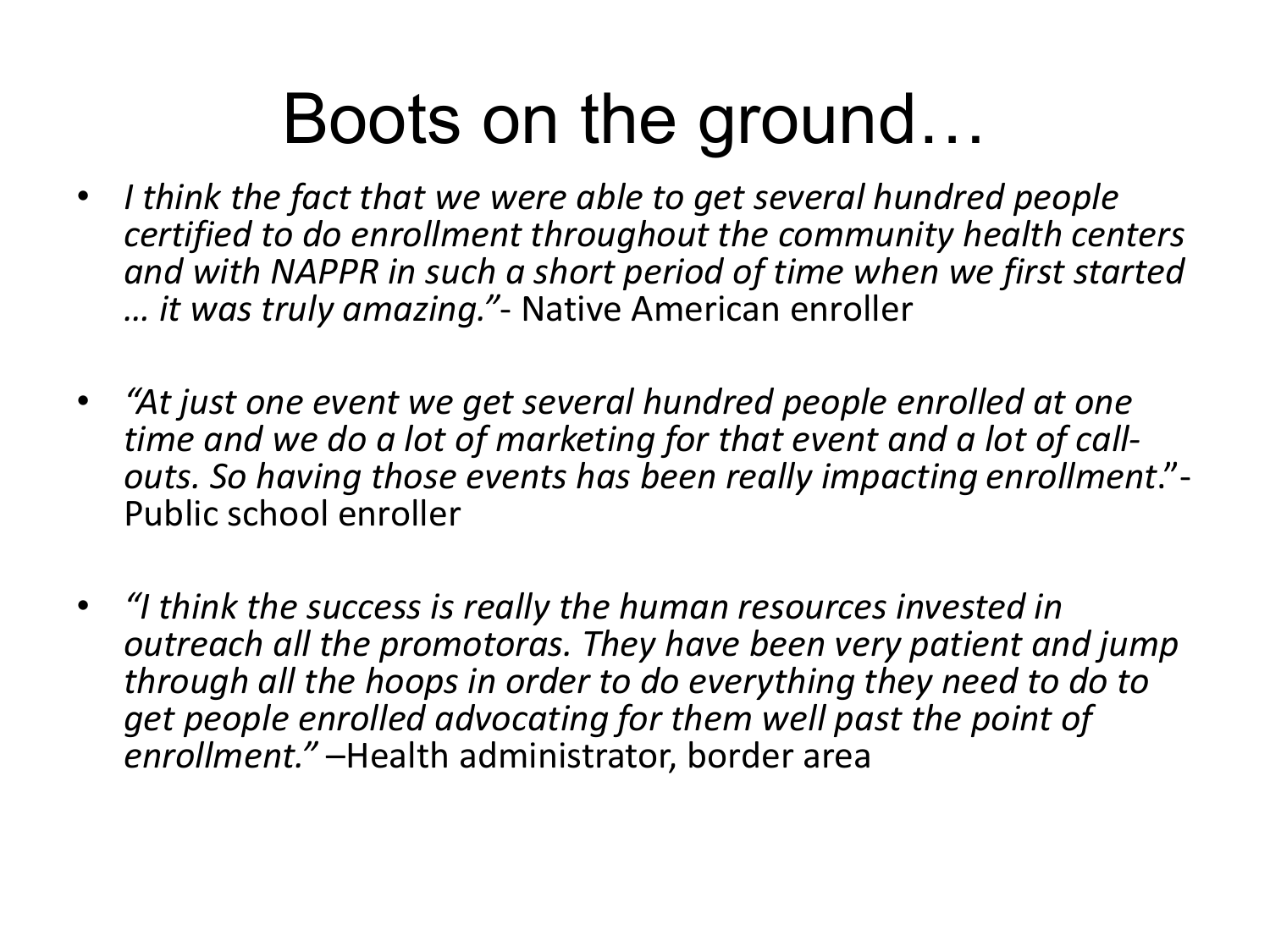### **Moving Forward**

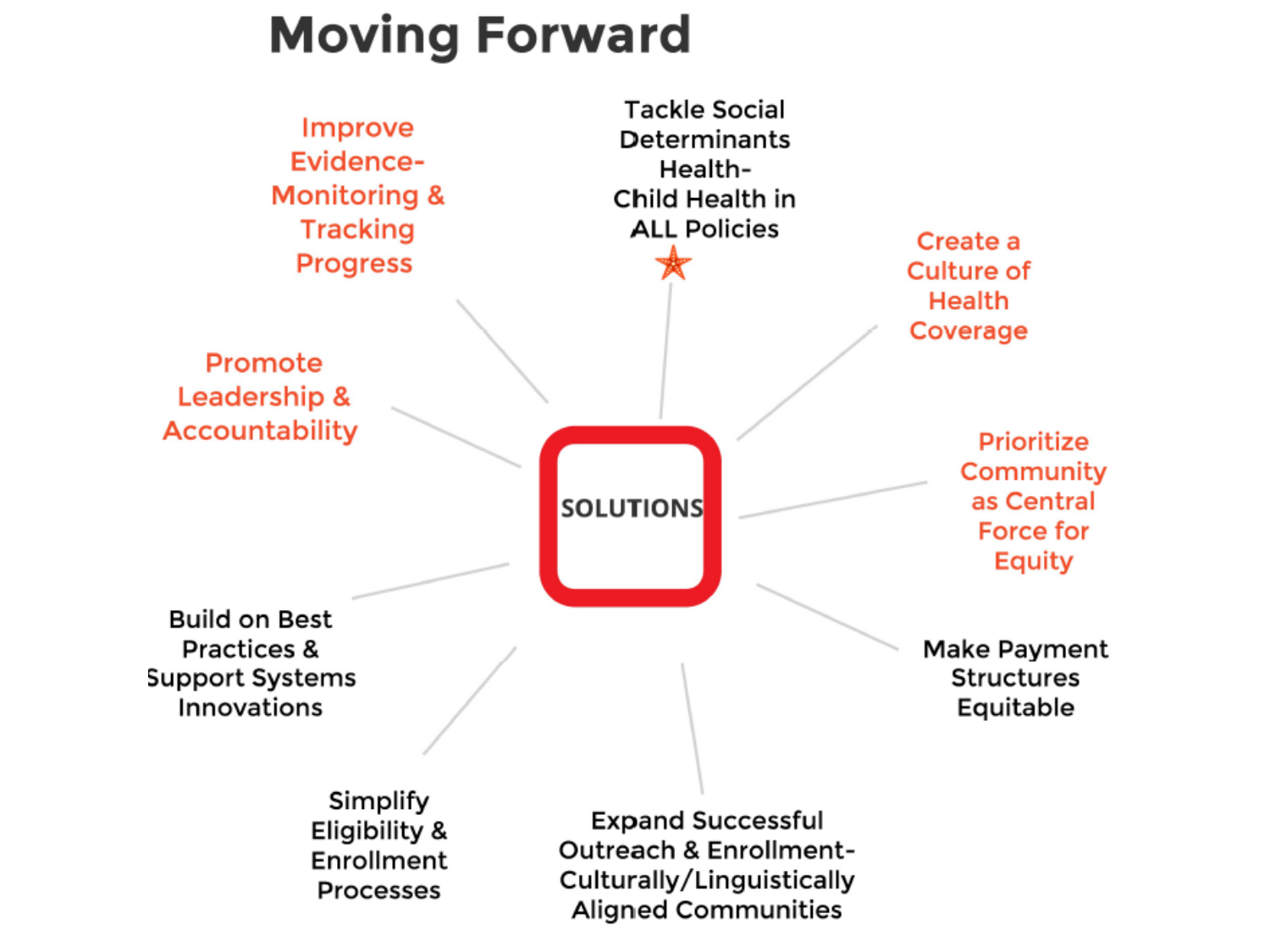## Inroads on Medicaid, still a long road to Marketplace enrollment…

*"Participation rate for those eligible for Medicaid is good and in NM there's a lot of other eligible folks who could get assistance to pay and buy a health insurance plan and that has been a less than what I had hoped for!* 

*So, there hasn't been as a rigorous effort to help how to get their families covered for those eligible and a lot of folks not taking as advantage of that, this hasn't gone as well as the Medicaid. You should do as well as in the marketplace as those for up to 200% poverty level."*

—Health provider, Albuquerque metro area